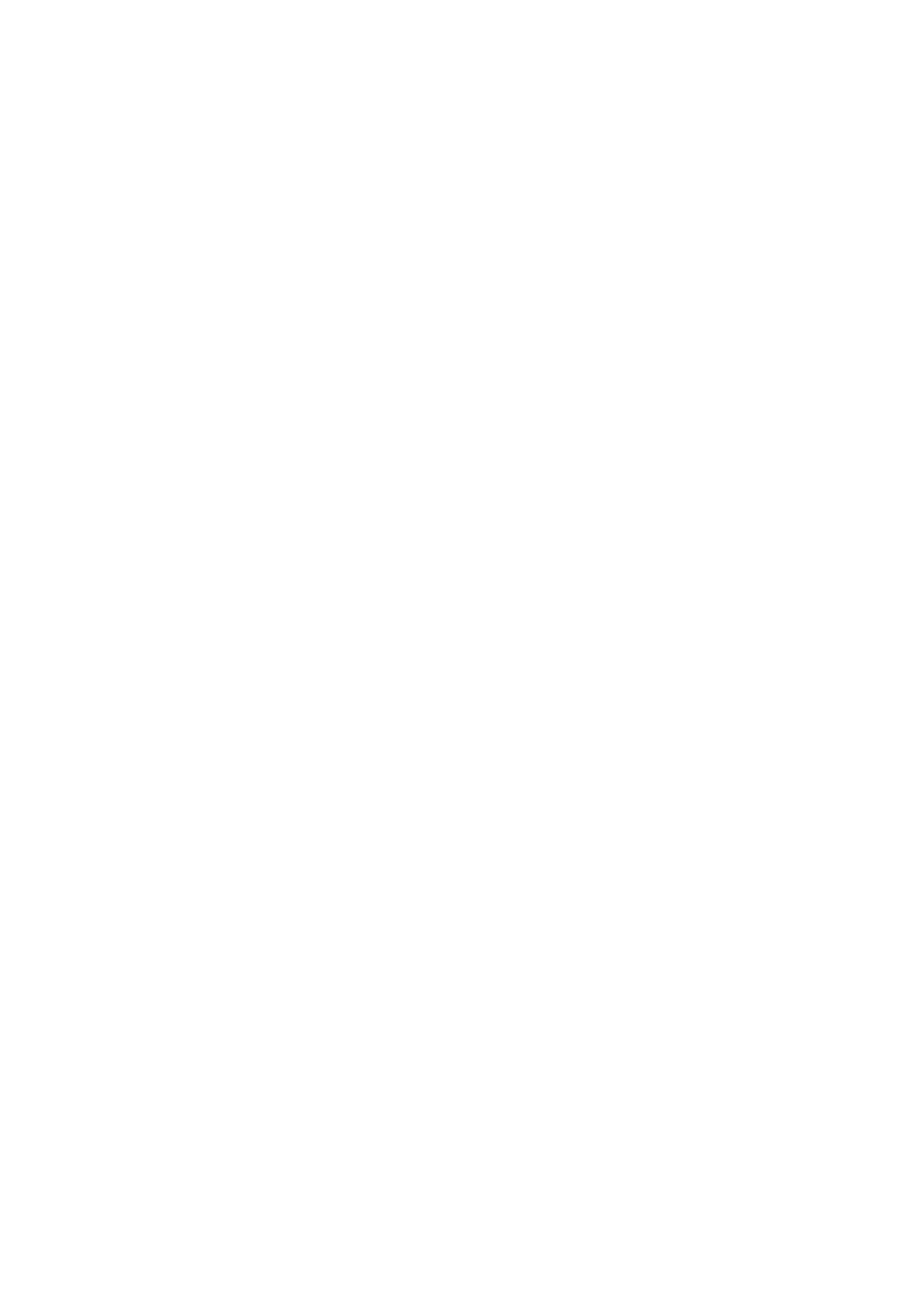### **Introduction**

In Europe, as from the end of the 19th century, the bodies responsible for the codification of sports rules and the organisation of competitions generally took the form of non-profit-making associations. In this capacity, thanks to national legislation guaranteeing freedom of association, they enjoyed considerable autonomy from government in most European countries. It can even be said that, for most of the 20th century, the majority of European states allowed sports organisations to develop as bodies fully independent of the public authorities. For many years, clubs, regional and national federations and European or international federations, not to mention national Olympic committees (NOCs) and the International Olympic Committee (IOC), operated in virtually complete independence of local and national government and were self-regulating, while sport itself was becoming an increasingly important sociocultural and economic sector.

During the 1970s the Council of Europe became the first European intergovernmental organisation to take a real interest in this sector and to work with the sports movement. In 1976 it adopted the European Sport for All Charter, which was replaced by the European Sport Charter in 1992. It concerned itself with issues such as doping and spectator violence, which led to the adoption of a major convention on each of these subjects. Although the European Court of Justice (ECJ) delivered two judgments concerning the sports sector during the 1970s, it was not until the 1990s that the European Union began to intervene in sport, once sport had become an economic activity (the EU confined itself solely to this aspect, since there was no EU competence for sport in general at the time). The ECJ's Bosman judgment, delivered in 1995, was perceived by the sports movement as governmental intrusion into the autonomy of national and international sports organisations (those dealing with football, in this particular case).

In subsequent years a growing number of sport-related cases were brought before the European or national courts. Many were decided in favour of the sports organisations concerned, but a number of verdicts called into question certain sports rules and were regarded by the federations as encroaching on their autonomy. The sports movement began to call for a "sports exception" in Community law, or at least to emphasise the "specificity" of sport. The governments of the EU member states heeded these demands, going so far as to include in the Treaty of Lisbon of 2007 a provision (Article 149) on the promotion of sporting issues "while taking account of the specific nature of sport, its structures based on voluntary activity and its social and educational function<sup>"</sup>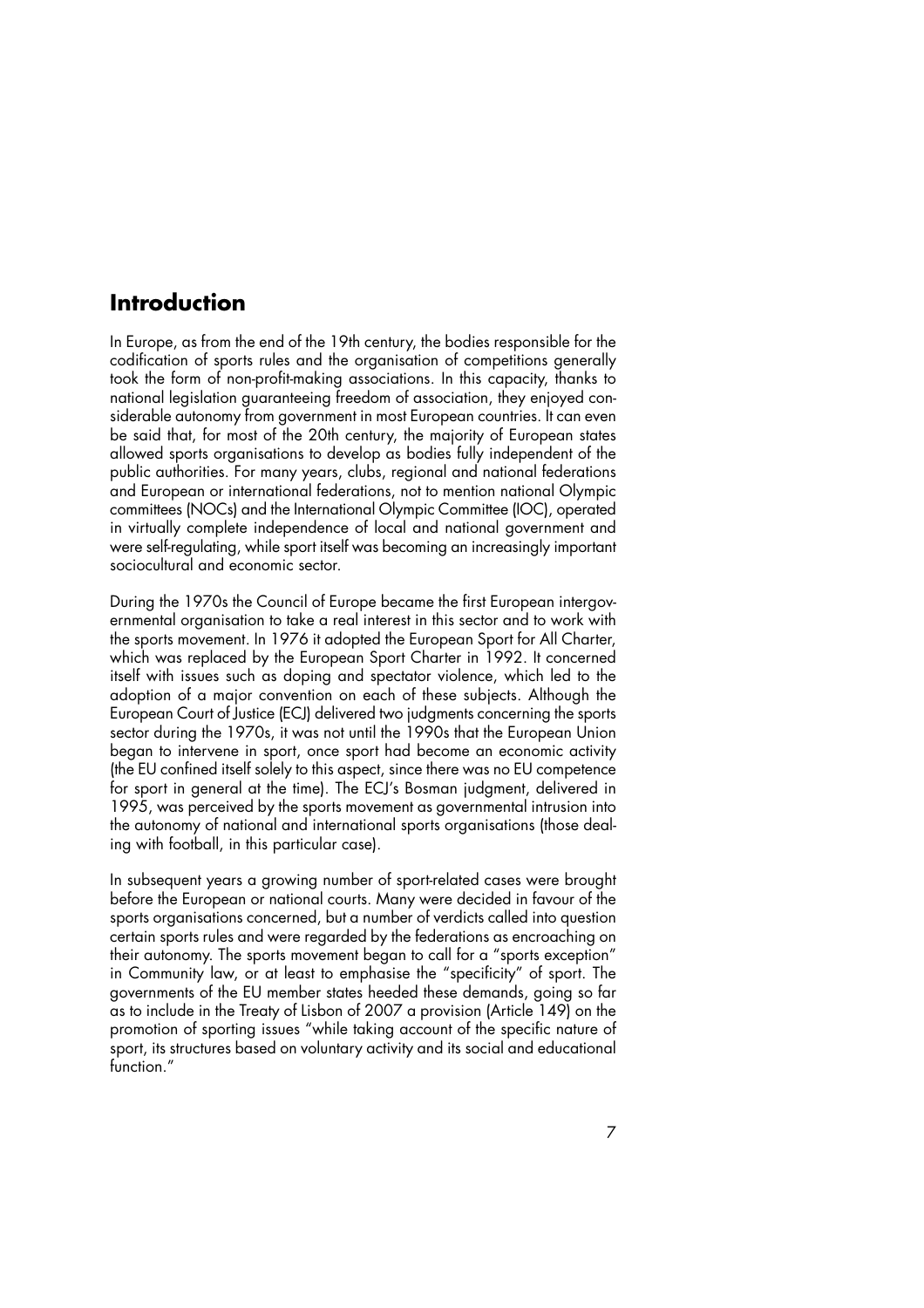However, this development did not really satisfy the European and international sports movement, since the "specific nature" of sport had not been clarified in that article. In 2006 the Independent European Sport Review, commissioned by the UK presidency of the EU, drew attention to the degree of legal uncertainty that still existed as regards the relationship between Community law and sporting regulation. According to the international sports organisations this uncertainty curtailed their autonomy. In July 2006 the ECJ's Meca-Medina judgment reinforced their fears. Although it found in favour of the sports organisations concerned (the International Swimming Federation and the IOC), the ECJ stated, inter alia: "If the sporting activity in question falls within the scope of the Treaty, the conditions for engaging in it are then subject to all the obligations which result from the various provisions of the Treaty." This enigmatic phrase caused a strong reaction from the European sports federations and the IOC and FIFA (the Fédération Internationale de Football Association), since they regarded it as a significant retrograde step compared with earlier precedents set by the ECJ, and felt that there was an increased threat to their autonomy. It is true that most sports activities have an economic, or business, dimension and accordingly fall within the scope of the EU treaties. In addition, the concept of the conditions for engaging in a sport is very broad and covers themes such as athletes' nationality and the antidoping rules (challenged in the Meca-Medina case), which had until then been regarded as an autonomous preserve of the sports organisations. The title of the ECJ's press release even read "The International Olympic Committee's rules on doping control fall within the scope of Community competition law."

The IOC then held a seminar in Lausanne in September 2006 on the autonomy of the Olympic and sports movement, to which it invited a number of its own members and the presidents of international federations and national Olympic committees. This seminar reasserted that autonomy was essential to the preservation of the values inherent in sport. A second seminar was organised by the IOC in February 2008. This one was devoted to a discussion of the "Basic Universal Principles of Good Governance of the Olympic and Sports Movement" as the fundamental basis for securing the autonomy of its member organisations and ensuring that this autonomy is respected by their partners.<sup>1</sup> The autonomy of the Olympic Movement has been chosen as one of the sub-themes of the 2009 Olympic Congress (under the theme of "The Structure of the Olympic Movement"). It was also a key item on the agenda of a meeting between the IOC and eight European secretaries of state for sport or their representatives, held in Lausanne in January 2008, and was due to be included on the agenda for regular meetings between the European Commission and the Olympic Movement starting in January 2009.

<sup>1.</sup> The seventh and last principle is entitled "Harmonious relations with governments while preserving autonomy". In particular it recommends co-operation, co-ordination and consultation with government bodies as the best way for sporting organisations to preserve their autonomy.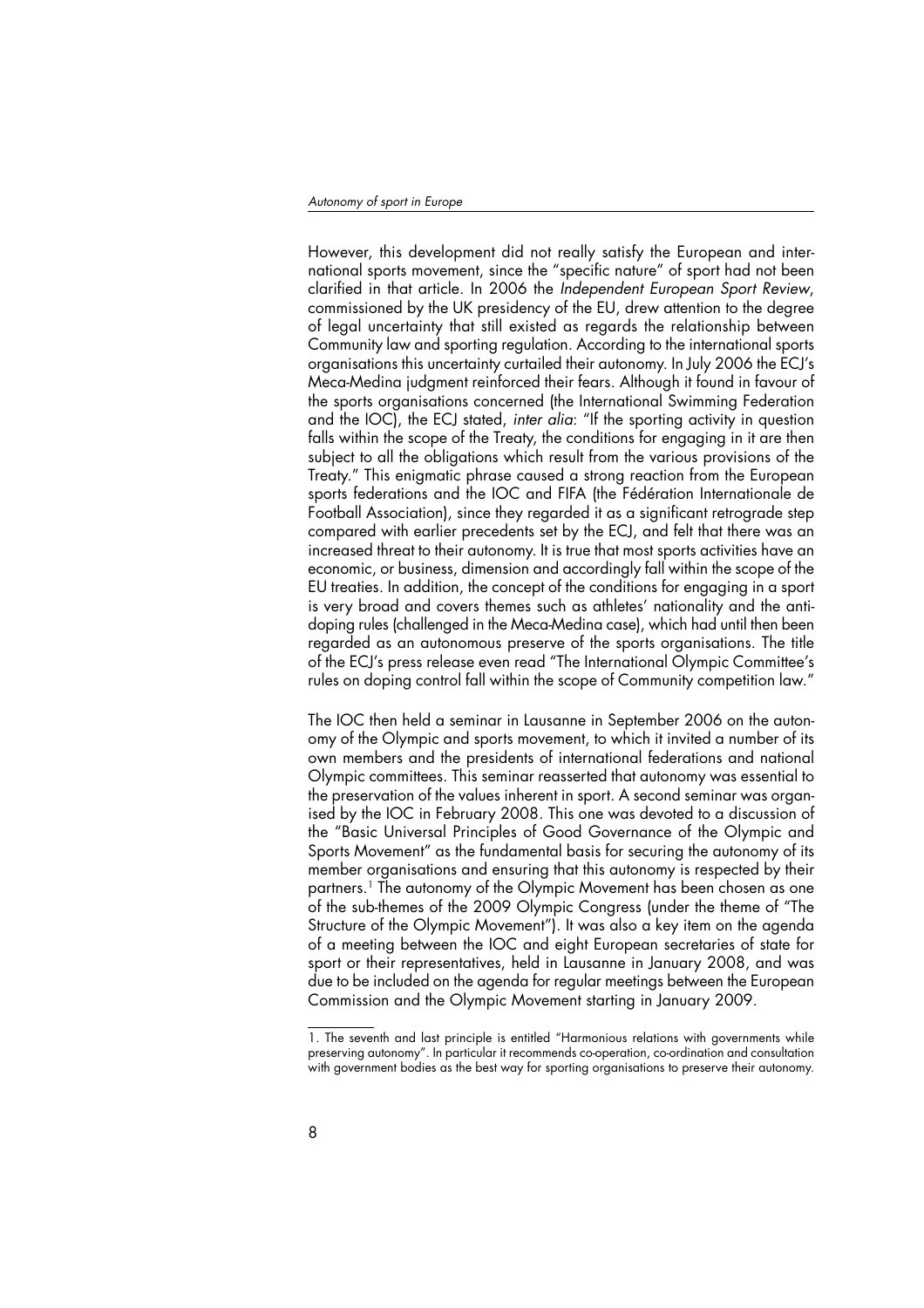It can therefore be seen that, almost 15 years after the Bosman judgment, the autonomy of non-governmental sports organisations (sometimes abbreviated to sports autonomy) has become a highly topical concern. It has almost replaced specificity, the previously dominant and very closely related theme. It brings to mind − to varying degrees − the synonymous concepts of the independence and self-regulation of the sports movement. It is also very closely linked to the issue of governance, addressed by earlier Council of Europe studies and by the 10th Conference of European Ministers responsible for Sport, held in Budapest in 2004.

This subject raises many questions: Autonomy in relation to whom? Concerning which aspects? On what legal basis? Within which limits? Using which instruments? How is autonomy defined? The purpose of this book is to clarify the concept of sports autonomy. The first part gives an overview of recognition of the concept of autonomy in sports rules and regulations and in international law. The second part cites a number of examples of challenges to the autonomy of sports organisations resulting from government, judicial or other interference. The third part analyses the replies to a questionnaire on the subject sent out by the Enlarged Partial Agreement on Sport (EPAS) in 2008 and 2009. The fourth part investigates the restrictions on sports organisations' autonomy resulting from state law and lex sportiva (sporting rules and regulations as a whole). It presents the concepts of horizontal and vertical autonomy. The fifth part sets out the conclusions and proposes an operational definition of autonomy in sport. It introduces the concept of "negotiated autonomy". The sixth describes some of the best negotiated autonomy practices in Europe.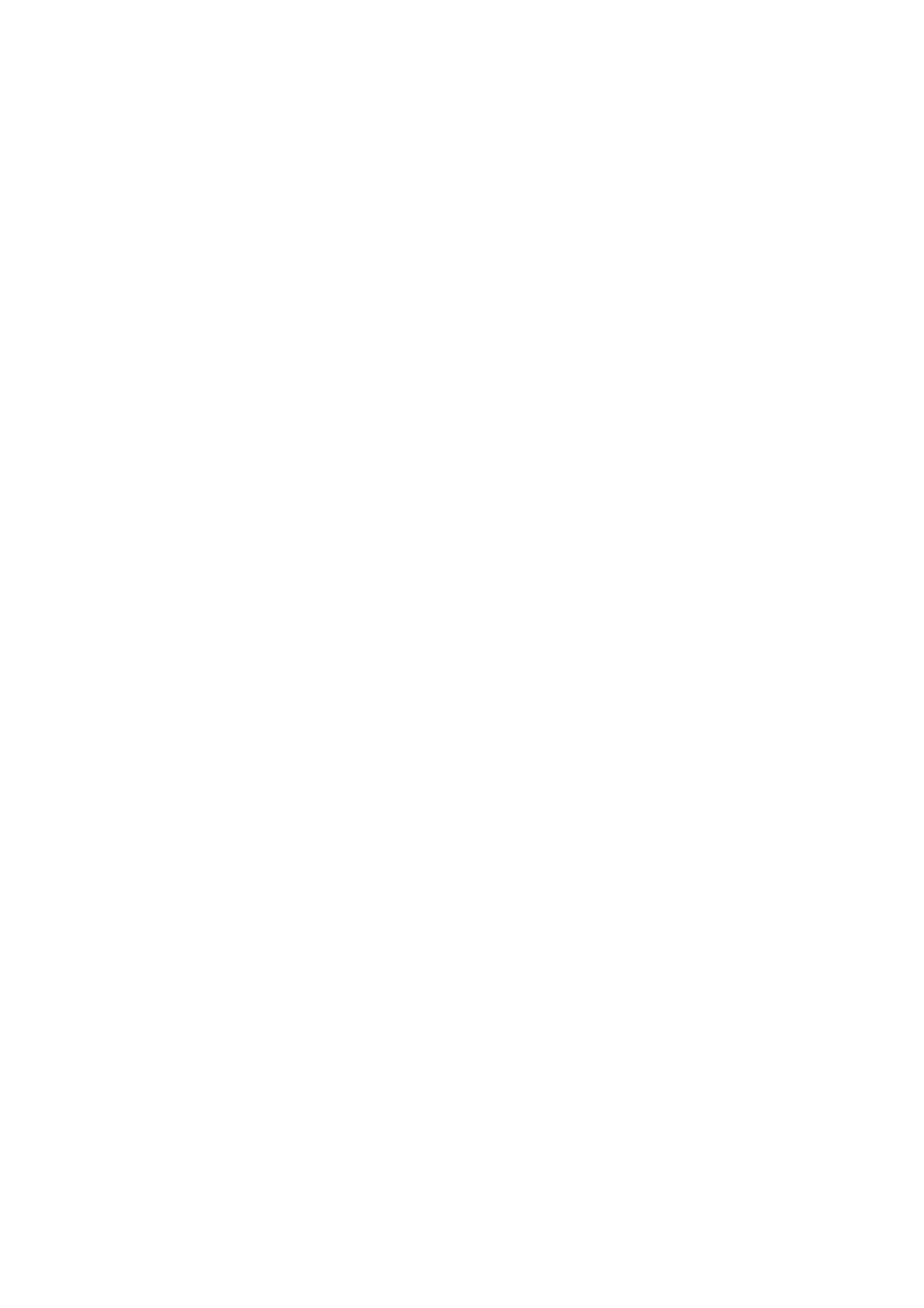## **1. Overview of the recognition of the concept of autonomy**

To determine in which contexts the concept of autonomy is recognised, we shall first examine the instruments issued by sports organisations, followed by those originating from public authorities.

### **Recognition of the concept of sports autonomy by sports organisations**

This section is based on Appendix 3 to this report. We shall first consider recognition of the concept of autonomy in the Olympic Charter, that is the entire set of rules laid down by the IOC, governing its own functioning and that of the Olympic Movement; these rules went by various names until the designation "Olympic Charter" was finally adopted. Then we shall look at the rules of a number of international sports federations (IFs). For a brief presentation of the IOC, the IFs and the Olympic Movement, reference can be made to Chappelet (2008).

Under Pierre de Coubertin's concept, which still holds true for the IOC, members were independent of their governments and represented the Olympic Movement within their country, rather than their country on the IOC. They were accordingly politically autonomous, and this autonomy was often reinforced by their financial independence. This autonomous status enjoyed by each of its members and its own resources allowed the IOC itself to be independent of political institutions, from which it received no subsidies. (The sole exception, in theory, was that members of the IOC belonging to royal families could not easily adopt a position differing from that of their governments.)

However, it was not until 1949 that the term autonomy first appeared in the Olympic Charter, and with regard not to members of the IOC but to the national Olympic committees (NOCs). Under Rule 25 of the charter of 1949,<sup>2</sup> being "independent and autonomous" became a requirement for recognition of the NOCs. This condition had not been mentioned in earlier versions of the charter, but had been discussed at a meeting of the IOC Executive Board and the international federations in 1946, during which a resolution was passed on joint resistance to any kind of political or commercial pressure. It can be noted that this criterion of autonomy was added to other older requirements at a time when the IOC was beginning to recognise NOCs

<sup>2.</sup> The IOC regularly amends the Olympic Charter. The successive versions are therefore identified by their year of adoption by the session (annual general meeting) of the IOC. The numbering of the rules may change as new provisions are added or deleted.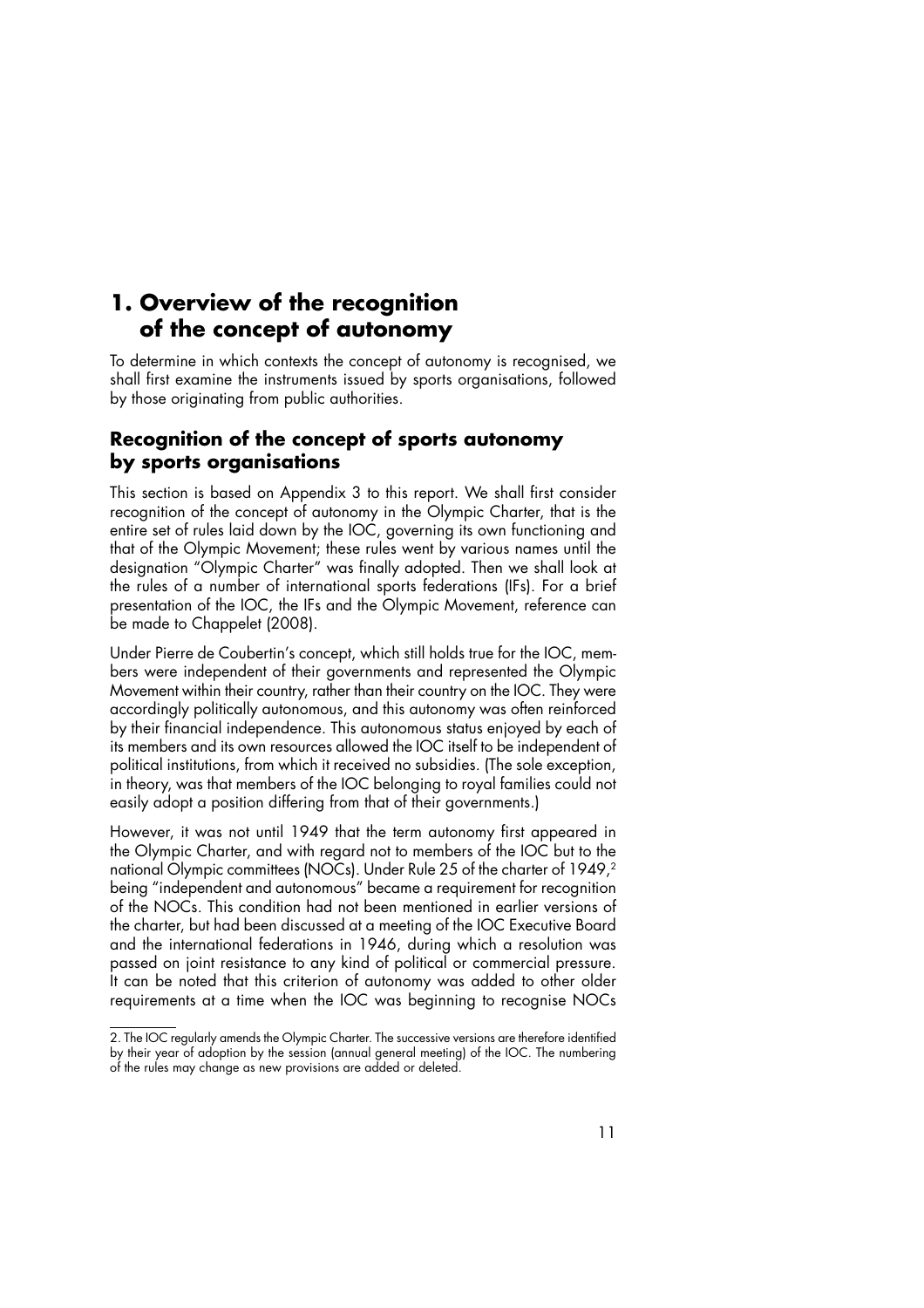within the Soviet bloc, not least in the USSR, a country which participated in the Olympic Games for the first time in 1952. It is therefore clear that what the IOC members had in mind was preserving independence and autonomy from governments, in particular those of Communist countries.

In 1955 this provision was strengthened. Rule 24 included a provision that "National Olympic Committees must be completely independent and autonomous and entirely removed from political, religious or commercial influence." The following year this provision became a separate rule (25), printed in bold type. In 1958 it was added that NOCs which failed to comply with this rule would forfeit their recognition and lose the right to send participants to the Olympic Games. Note can be taken of the inclusion of a reference to commercial influence, which coincided with the timid beginnings of sponsorship and television rights at the Melbourne Games in 1956.

In 1968 the model constitution for a national Olympic committee, then part of the Olympic Charter (it has since been deleted), provided that members of an NOC were obliged to inform the IOC of any political interference in its operations. In 1971 Rule 24 provided that: "Governments cannot designate members of National Olympic Committees. ... In the event of any regulations or actions of the National Olympic Committee conflicting with International Olympic Committee Rules, or of any political interference in its operations, the International Olympic Committee member in that country must report on the situation" to the President of the IOC.

In 1989 the implementing provisions ("bye-law") concerning Rule 24 recommended to NOCs that they "raise funds to enable them to maintain their full independence, in particular from the government of their country or from any other organisation that controls sport in the country. Fund raising must, however, be undertaken in a manner that preserves the dignity and independence of the NOC from commercial organisations." It can be noted that this provision was introduced at a time when several NOCs were, like the IOC, beginning to develop significant sponsorship activities.

The following are the main provisions of the Olympic Charter currently in force (2007) as regards autonomy and related concepts:

Rule 28 Mission and role of the NOCs

…

3. The NOCs have the exclusive authority for the representation of their respective countries at the Olympic Games and at the regional, continental or world multi-sports competitions patronised by the IOC. In addition, each NOC is obliged to participate in the Games of the Olympiad by sending athletes.

4. The NOCs have the exclusive authority to select and designate the city which may apply to organise Olympic Games in their respective countries.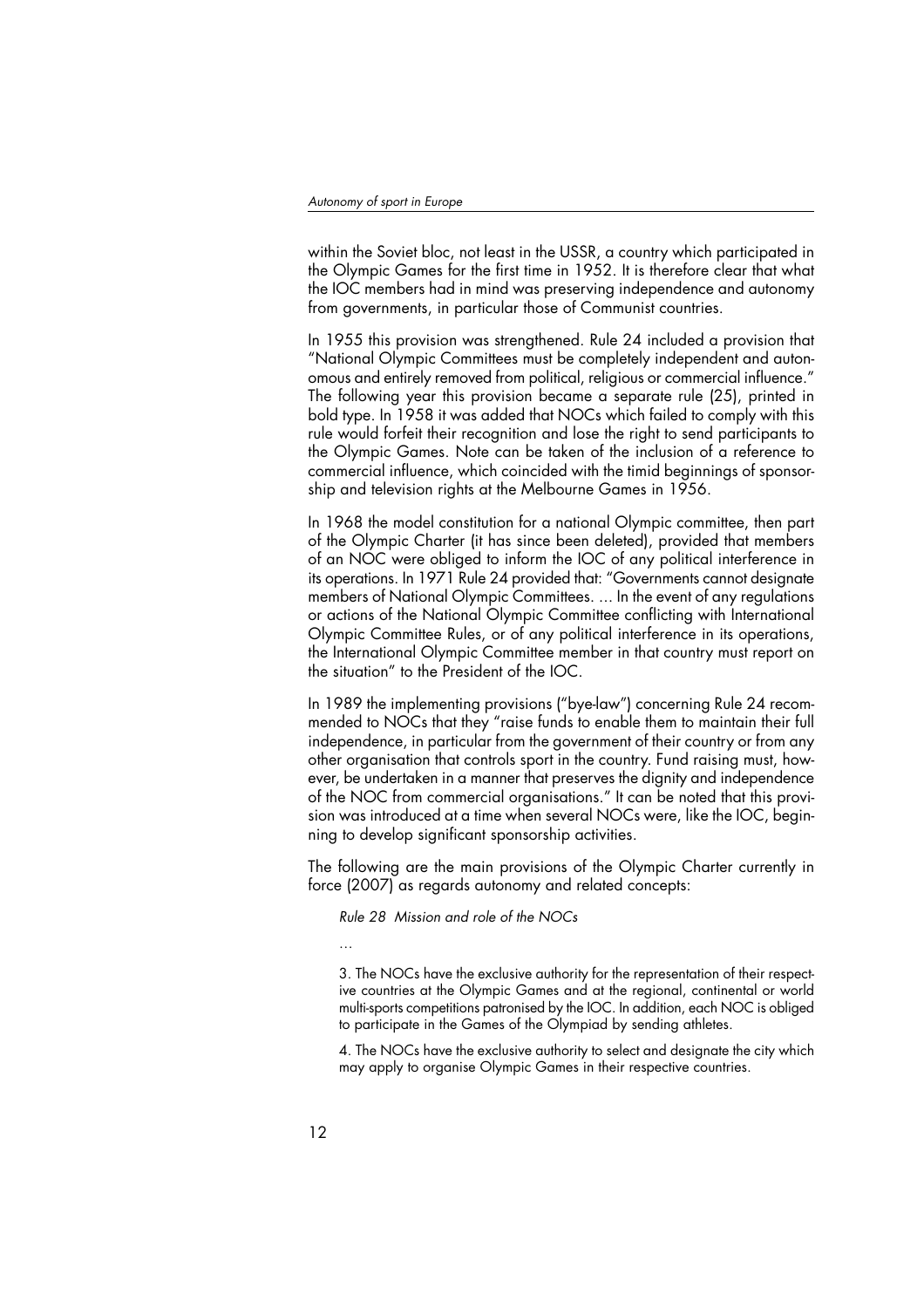5. In order to fulfil their mission, the NOCs may co-operate with governmental bodies, with which they shall achieve harmonious relations. However, they shall not associate themselves with any activity which would be in contradiction with the Olympic Charter. The NOCs may also co-operate with non-governmental bodies.

6. The NOCs must preserve their autonomy and resist all pressures of any kind, including but not limited to political, legal [qualifier added in 2004],<sup>3</sup> religious or economic pressures which may prevent them from complying with the Olympic Charter.

…

9. Apart from the measures and sanctions provided in the case of infringement of the Olympic Charter, the IOC Executive Board may take any appropriate decisions for the protection of the Olympic Movement in the country of an NOC, including suspension of or withdrawal of recognition from such NOC if the constitution, law or other regulations in force in the country concerned, or any act by any governmental or other body causes the activity of the NOC or the making or expression of its will to be hampered. The IOC Executive Board shall offer such NOC an opportunity to be heard before any such decision is taken.

Rule 29 Composition of the NOCs

…

4. Governments or other public authorities shall not designate any members of an NOC. However, an NOC may decide, at its discretion, to elect as members representatives of such authorities.

Bye-law to Rules 28 and 29

…

3. Recommendations

It is recommended that NOCs:

…

3.4 seek sources of financing in a manner compatible with the fundamental principles of Olympism.

It can therefore be seen that, as from the mid-20th century, the IOC recognised and required in the Olympic Charter that NOCs should be autonomous vis-àvis governments (from both a political and a legal standpoint), and also visà-vis economic or religious authorities. This position has been fully supported since its foundation in 1990 by the ENGSO (European Non-Governmental Sports Organisation), an association which brings together Europe's national sports confederations (many of which act as NOCs).

Furthermore, for about the past 15 years, the IOC has expressly recognised that international sports federations (IFs) are independent of it (Rule 26 of the

<sup>3.</sup> The IOC was apparently concerned about pressure from state legal systems and, in particular, from Community law.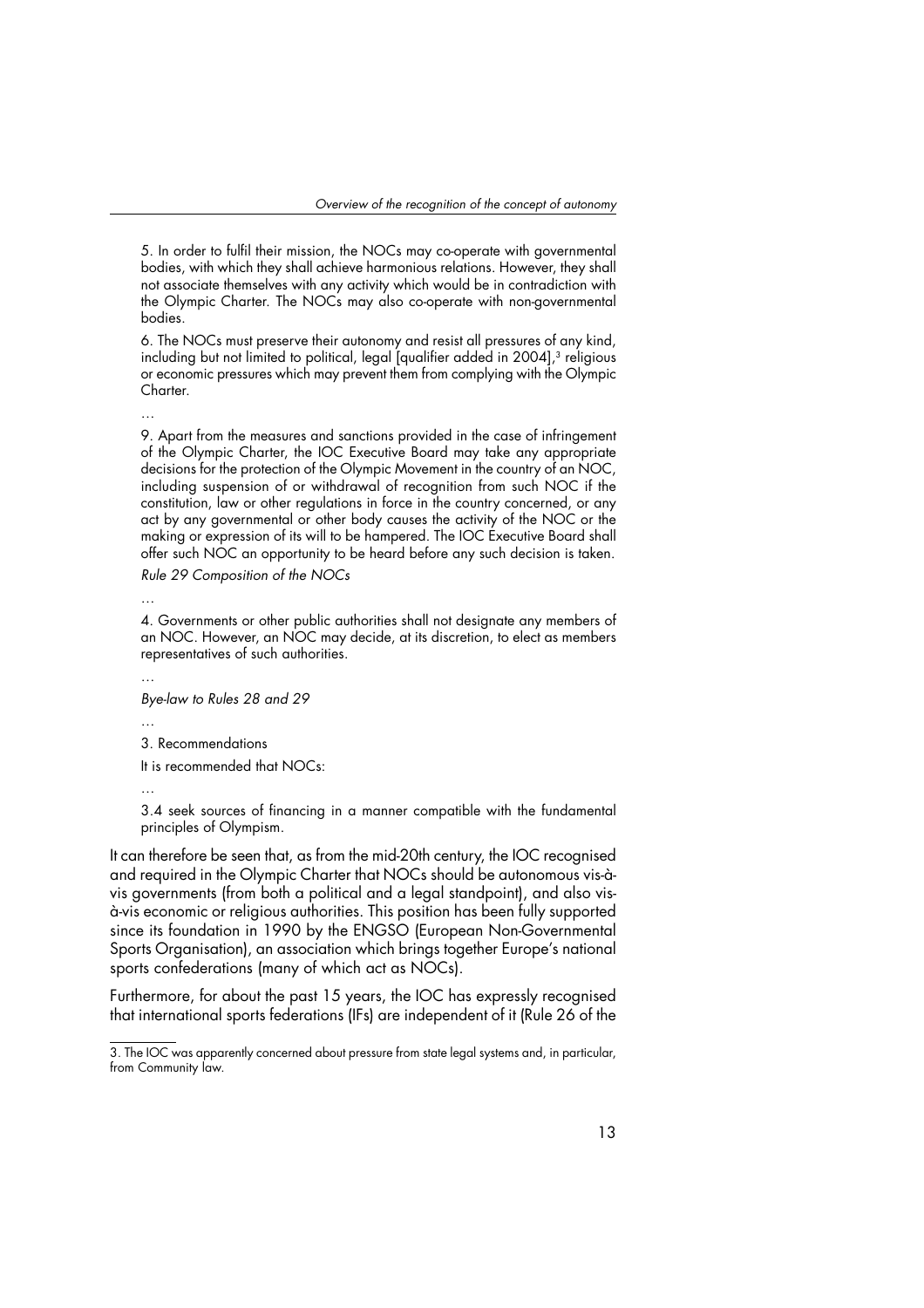2007 charter), subject to compliance with the charter and, since 2004, with the World Anti-Doping Code:

The statutes, practice and activities of the IFs within the Olympic Movement must be in conformity with the Olympic Charter, including the adoption and implementation of the World Anti-Doping Code. Subject to the foregoing, each IF maintains its independence and autonomy in the administration of its sport.

Owing to its refusal to accept the World Anti-Doping Code, the FIA (the international motor sport federation) is no longer recognised as an IF by the IOC. The latter also forced a number of IFs – those responsible for ice skating (in 2002) and boxing, fencing, gymnastics and taekwondo (in 2004) − to revise what it regarded as the insufficiently impartial rules applied by these sports' judges.

The IOC today describes autonomy as a necessity for the Olympic and sports movement, since autonomy guarantees the preservation of the values of sport, the integrity of competitions, the motivation and participation of volunteers, the education of young people and their contribution to the well-being of all, women, men and children, thereby contributing to its credibility and legitimacy. According to the IOC, only an autonomous movement, namely one that is self-regulated and self-managed without any interference, can guarantee "a philosophy of life, exalting and combining in a balanced whole the qualities of body, will and mind" (Fundamental Principles of Olympism) (see VOC, 2009, p. 1671). In expressing these views, the IOC echoes the writings of its founder, who 100 years ago wrote that "the goodwill of all the members of any autonomous sport grouping begins to disintegrate as soon as the huge, blurred face of that dangerous creature known as the state makes an appearance" (Coubertin, 2009, p. 152).

In the same way as the IOC acknowledges the autonomy of IFs and NOCs, IFs in turn acknowledge the autonomy of their national federations (NFs), provided that the latter comply with the rules laid down at global level by the IF for the sport in question. However, the degree of this autonomy may vary, depending on the IF concerned.

For example, the statutes of the FISA (the International Rowing Federation), the UCI (International Cycling Union), the FEI (the International Equestrian Federation), the FIG (International Gymnastics Federation), the ITF (International Tennis Federation) and the FIS (International Ski Federation) strongly assert this principle (quoted by Latty (2007, p. 130) and Simon (1990, p. 84)):

FISA shall have no part in purely national questions. It shall allow its member federations complete autonomy internally. [Article 4 of the FISA Statute]

The UCI will carry out its activities in compliance with the principles of: … noninterference in the internal affairs of affiliated federations. [Article 3 of the UCI Constitution]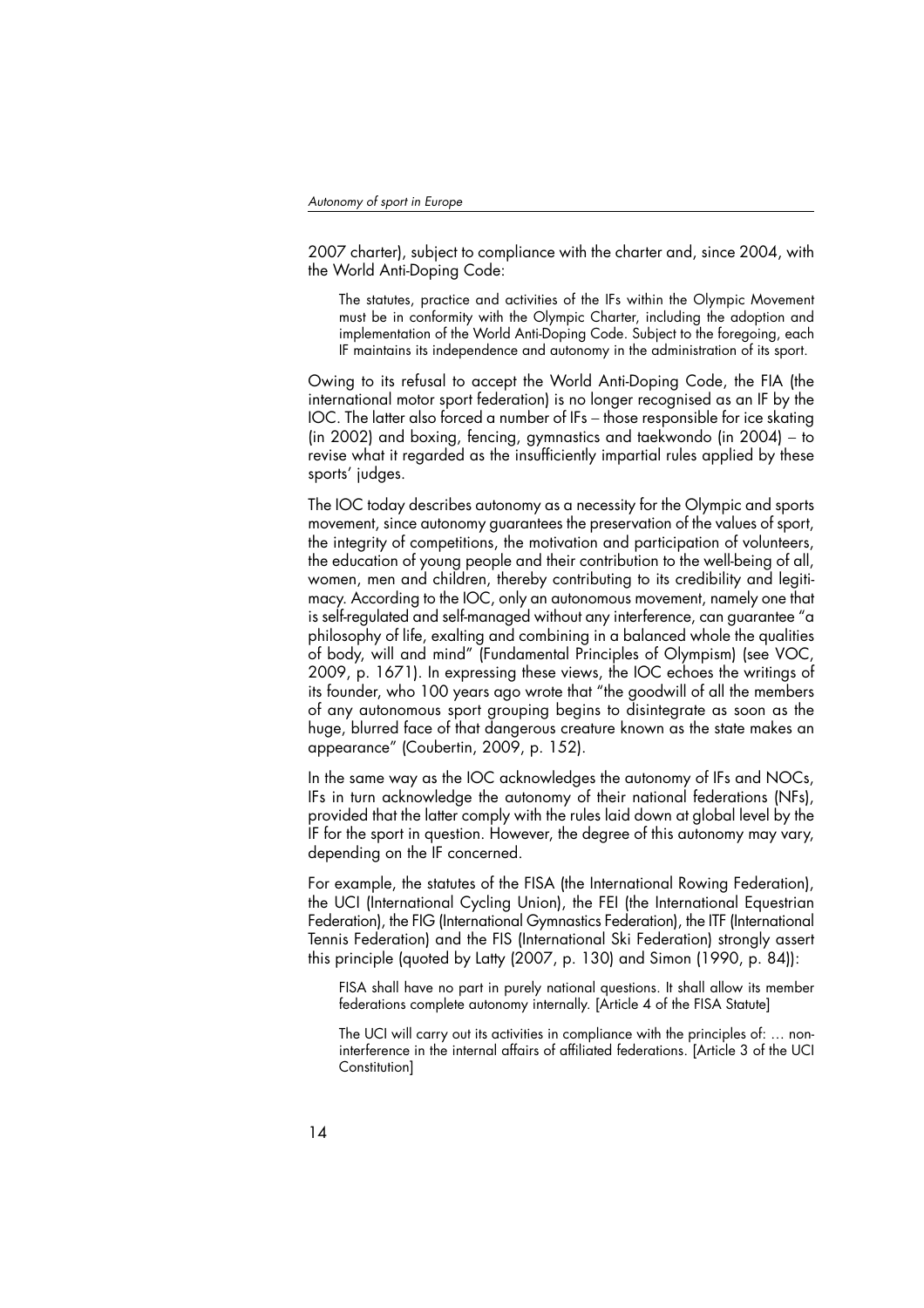Nothing in the Statutes shall authorise the FEI to intervene in national equestrian or any other matters not under the jurisdiction of the FEI, or shall entitle National Federations to submit such matters to the FEI for settlement under these Statutes. [Article 61 of the 21st edition of the Statutes of the FEI (no longer included in the current edition)]

Federations, continental unions and regional groups retain their entire autonomy and independence of action within the limits imposed by these Statutes. [Article 31 of the FIG Statutes]

The objects and purposes for which [the ITF] is established are to ... preserve the independence of [the ITF] in all matters concerning the game of tennis without the intervention of any outside authority in its relations with its Members. [Article IV.j of the ITF Memorandum of Association]

The FIS respects the autonomy of its affiliated National Ski Associations. [Article 4.2 of the FIS Statutes]

The International Mountaineering and Climbing Federation (UIAA) even recognises the principle of subsidiarity in its internal affairs: "The UIAA shall not undertake any activity which is more effectively done by its member associations" (Article 4 of the Articles of Association).

Other IFs are far less explicit. Examples are FIFA (the Fédération Internationale de Football Association), UEFA (the Union of European Football Associations) and the IAAF (International Association of Athletics Federations). For instance, the FIFA Statutes do not use the word "autonomy". Mention is merely made of the independence of members, namely the 208 national federations:

Article 17 Independence of Members and their bodies

1. Each Member shall manage its affairs independently and with no influence from third parties.

2. A Member's bodies shall be either elected or appointed in that Association. A Member's statutes shall provide for a procedure that guarantees the complete independence of the election or appointment. [2009 version]

Similarly, the word "autonomy" cannot be found in the UEFA Statutes, which instead impose a requirement regarding elections within member associations:

Member Associations must provide for the free election of their executive body. This obligation shall be included in their statutes. Where there is no such provision or where the Executive Committee considers an executive body of a Member Association not to have been established by free elections, the Executive Committee shall have the power to refuse to recognise an executive body, including an executive body set up on an interim basis. [Article 7 bis. 2, June 2007]

Nor does the IAAF use the word "autonomy", since Article 1 of its statutes merely states that it is made up of regularly elected member federations, which commit themselves to comply with its statutes and abide by the rules and regulations.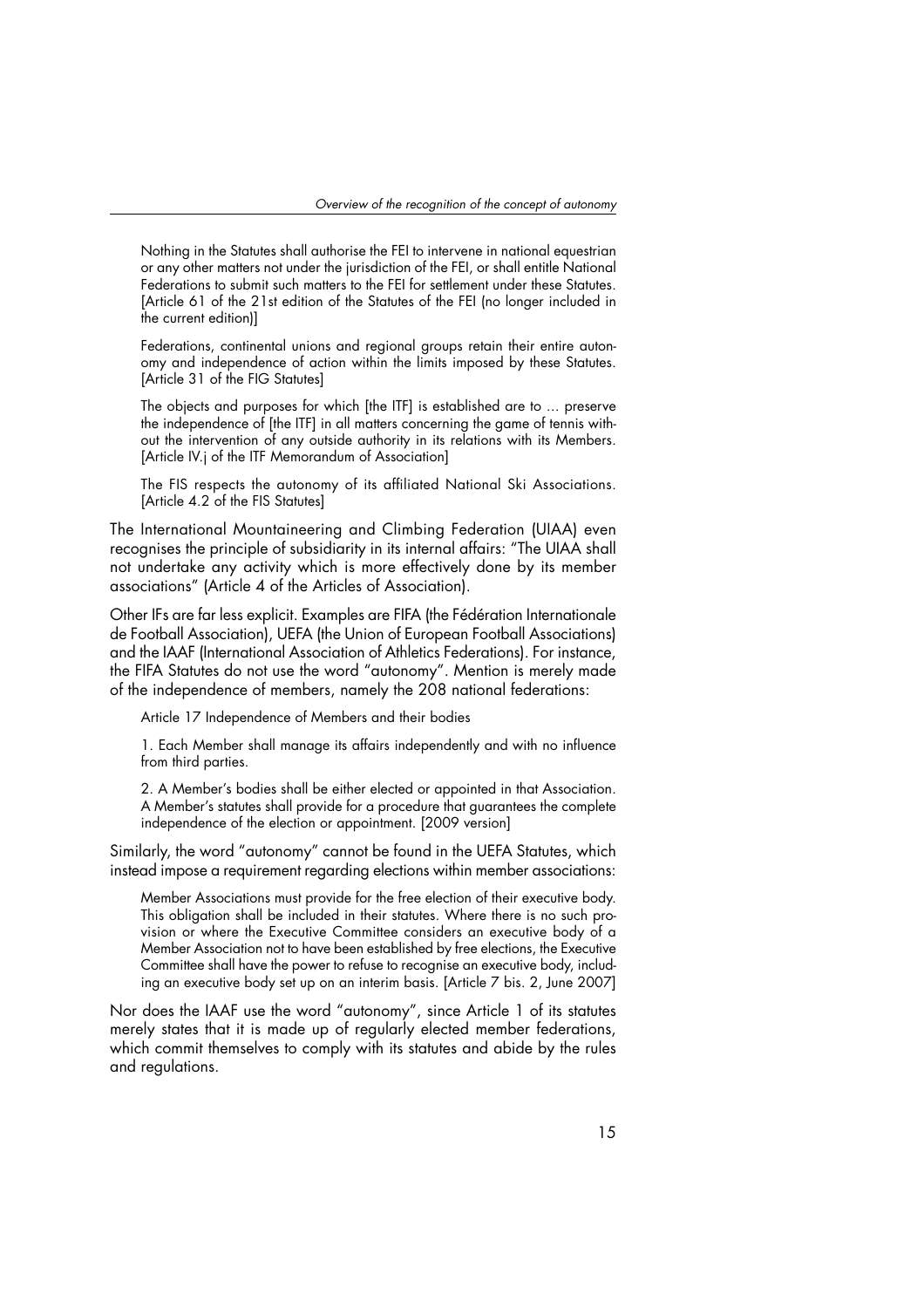The pressure exerted by the IFs on NFs' autonomy therefore varies according to the sport and the subject concerned. Similarly, the autonomy of the continental associations in relation to the IFs for their sport varies greatly. The IOC exercises greater scrutiny over the autonomy of the NOCs than over that of the IFs. Generally speaking, this primarily concerns autonomy vis-à-vis governments, although other third parties are also taken into consideration.

#### **Recognition of the concept of sports autonomy by public authorities**

This section first discusses recognition of the concept of autonomy in documents issued by intergovernmental organisations on sport-related themes (UNESCO, the Council of Europe, the European Union), followed by European countries' national legislation.

It is firstly interesting to note that the concept of sports autonomy is not mentioned in three intergovernmental instruments of the 1970s and 1980s relating to sport: the European Sport for All Charter, adopted by the Council of Europe in 1976 in the form of a recommendation to member states; the International Charter of Physical Education and Sport, adopted in 1978 by the General Conference of UNESCO; and the Anti-Doping Convention adopted in 1990 by the member states of the Council of Europe following a number of recommendations issued as long ago as the 1970s.

It was from the end of the 1980s onwards that sports organisations' autonomy began to be referred to by European intergovernmental organisations, particularly at meetings of the Council of Europe's Committee for the Development of Sport (CDDS). In 1992 the Council introduced the concept in Article 3 of the European Sports Charter:

Voluntary sports organisations have the right to establish autonomous decisionmaking processes within the law. Both governments and sports organisations shall recognise the need for a mutual respect of their decisions. [Article 3.3]

The issue was discussed at the 9th European Sports Forum, held in Lille in 2000 under the aegis of the European Commission, which brought together all the European sports organisations and the public authorities concerned. Paragraph 10 of the conclusions of the working party on the specific nature of sport read:

The participants urge that thought be focused on what constitutes the uniqueness of sport (its social and educational role, etc.) and on the consequences of this uniqueness (acknowledging the autonomy of sport for all rules of a noneconomic nature: the rules of the game, protection of young people, provisions to guarantee fair competition, to ensure solidarity or to promote sport among the population at large).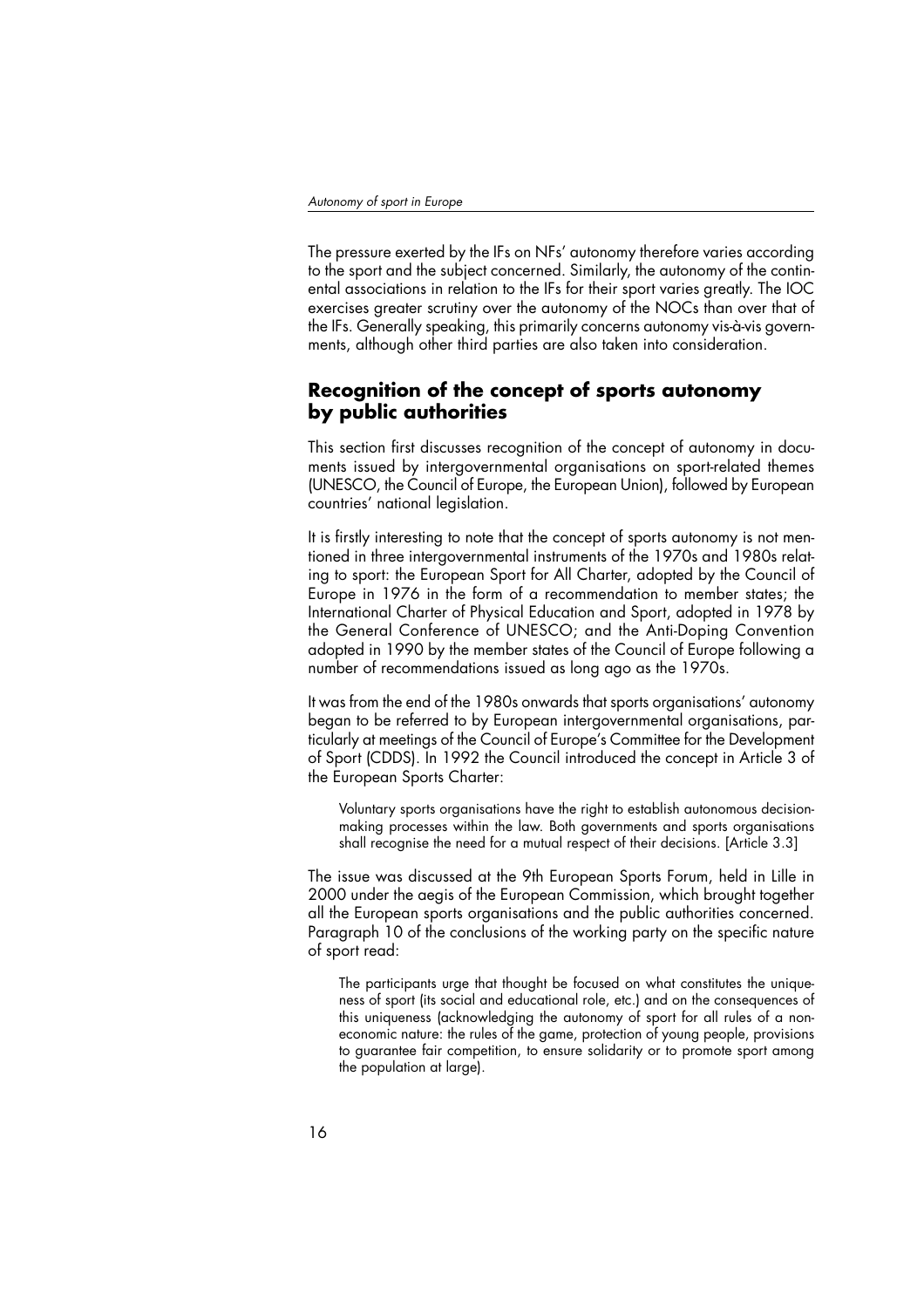At this gathering, sports autonomy was perceived as a consequence of the specificity of sport, which had become a general concern following the Bosman judgment delivered five years earlier.

At the end of 2000, following the European Commission's report on sport submitted to the European Council in Helsinki in December 1999, the heads of state and government of the European Union, gathered in Nice under the French presidency, adopted a declaration on the theme of sport. For lack of a ratified treaty giving the European Commission competence in this field, this "Nice Declaration" remains the highest-ranking instrument on sport for the 27 EU member states. Point 7 of this declaration reads:

The European Council stresses its support for the independence of sports organisations and their right to organise themselves through appropriate associative structures. It recognises that, with due regard for national and Community legislation and on the basis of a democratic and transparent method of operation, it is the task of sporting organisations to organise and promote their particular sports, particularly as regards the specifically sporting rules applicable and the make-up of national teams, in the way which they think best reflects their objectives.

The issue of autonomy was also addressed at length in Chapter 4 ("The organisation of sport") of the European Commission's White Paper on Sport, published in July 2007, which states, inter alia:

The Commission acknowledges the autonomy of sporting organisations and representative structures (such as leagues). Furthermore, it recognises that governance is mainly the responsibility of sports governing bodies and, to some extent, the Member States and social partners. Nonetheless, dialogue with sports organisations has brought a number of areas to the Commission's attention, which are addressed below. The Commission considers that most challenges can be addressed through self-regulation respectful of good governance principles, provided that EU law is respected, and is ready to play a facilitating role or take action if necessary.

4.1 The specificity of sport

Sport activity is subject to the application of EU law. This is described in detail in the Staff Working Document and its annexes. Competition law and Internal Market provisions apply to sport in so far as it constitutes an economic activity. Sport is also subject to other important aspects of EU law, such as the prohibition of discrimination on grounds of nationality, provisions regarding citizenship of the Union and equality between men and women in employment.

At the same time, sport has certain specific characteristics, which are often referred to as the "specificity of sport". The specificity of European sport can be approached through two prisms:

– The specificity of sporting activities and of sporting rules, such as separate competitions for men and women, limitations on the number of participants in competitions, or the need to ensure uncertainty concerning outcomes and to preserve a competitive balance between clubs taking part in the same competitions;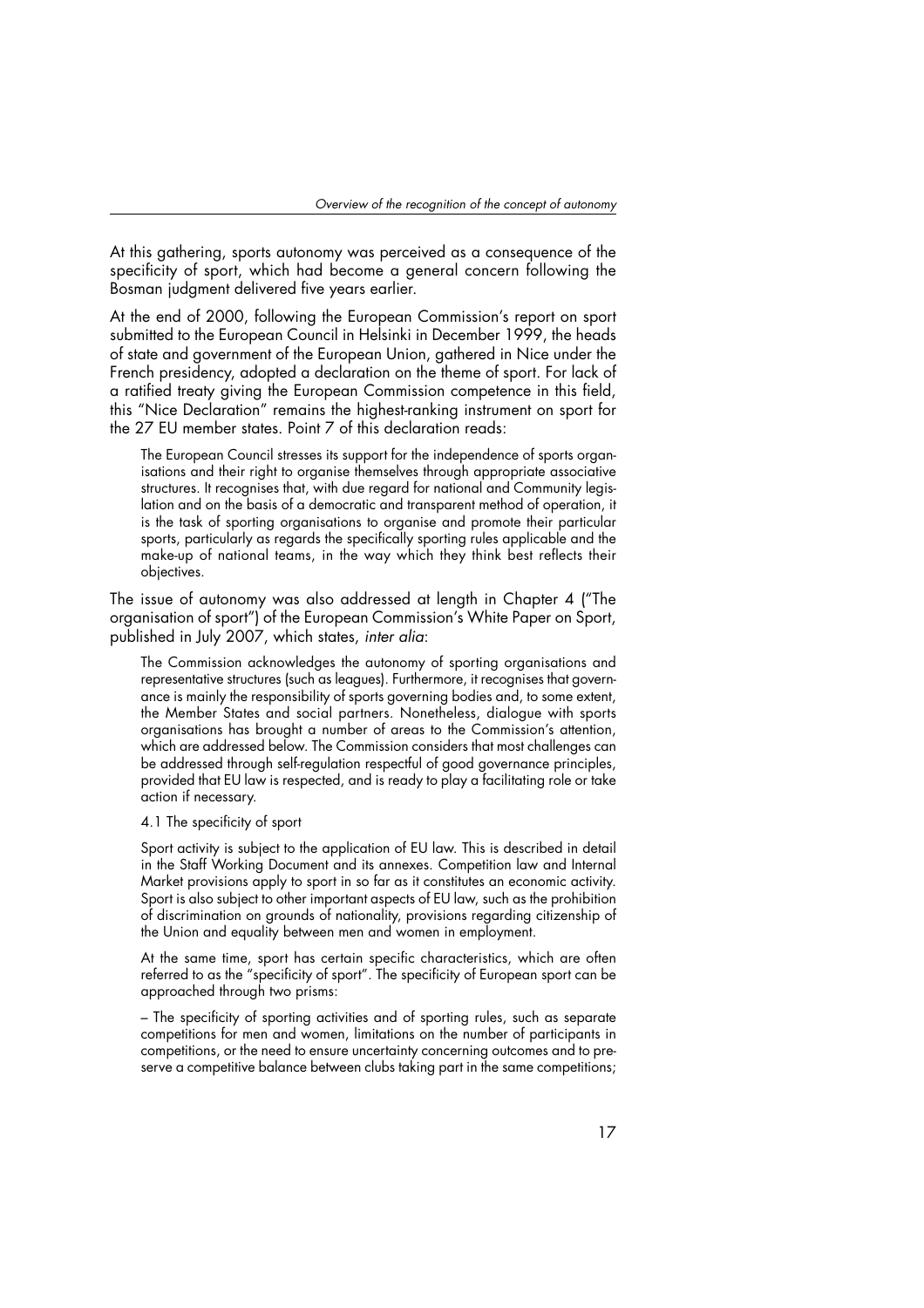– The specificity of the sport structure, including notably the autonomy and diversity of sports organisations, a pyramid structure of competitions from grassroots to elite level and organised solidarity mechanisms between the different levels and operators, the organisation of sport on a national basis, and the principle of a single federation per sport;…

As is explained in detail in the Staff Working Document and its annexes, there are organisational sporting rules that – based on their legitimate objectives – are likely not to breach the anti-trust provisions of the EC Treaty, provided that their anti-competitive effects, if any, are inherent and proportionate to the objectives pursued. Examples of such rules would be "rules of the game" (for example, rules fixing the length of matches or the number of players on the field), rules concerning selection criteria for sport competitions, "at home and away from home" rules, rules preventing multiple ownership in club competitions, rules concerning the composition of national teams, anti-doping rules and rules concerning transfer periods.

However, in respect of the regulatory aspects of sport, the assessment whether a certain sporting rule is compatible with EU competition law can only be made on a case-by-case basis, as recently confirmed by the European Court of Justice in its Meca-Medina ruling. The Court provided a clarification regarding the impact of EU law on sporting rules. It dismissed the notion of "purely sporting rules" as irrelevant for the question of the applicability of EU competition rules to the sport sector.

The Court recognised that the specificity of sport has to be taken into consideration in the sense that restrictive effects on competition that are inherent in the organisation and proper conduct of competitive sport are not in breach of EU competition rules, provided that these effects are proportionate to the legitimate genuine sporting interest pursued. The necessity of a proportionality test implies the need to take into account the individual features of each case. It does not allow for the formulation of general guidelines on the application of competition law to the sport sector.

In its report on the White Paper, published in April 2008, the European Parliament also expresses full support for respect for the autonomy of sport and of its representative bodies.

In January 2008 the Parliamentary Assembly of the Council of Europe unanimously adopted Resolution 1602 (2008) on the need to preserve the European Sport Model, in which it stated "The independent nature of sport and sports bodies must be supported and protected, and their autonomy to organise the sport for which they are responsible should be recognised. The federation must continue to be the key form of sporting organisation, providing a guarantee of cohesion and participatory democracy."

It also called on the governments of member states to "acknowledge and give practical effect to the specificity of sport and protect the autonomy of sports federations (governing bodies)".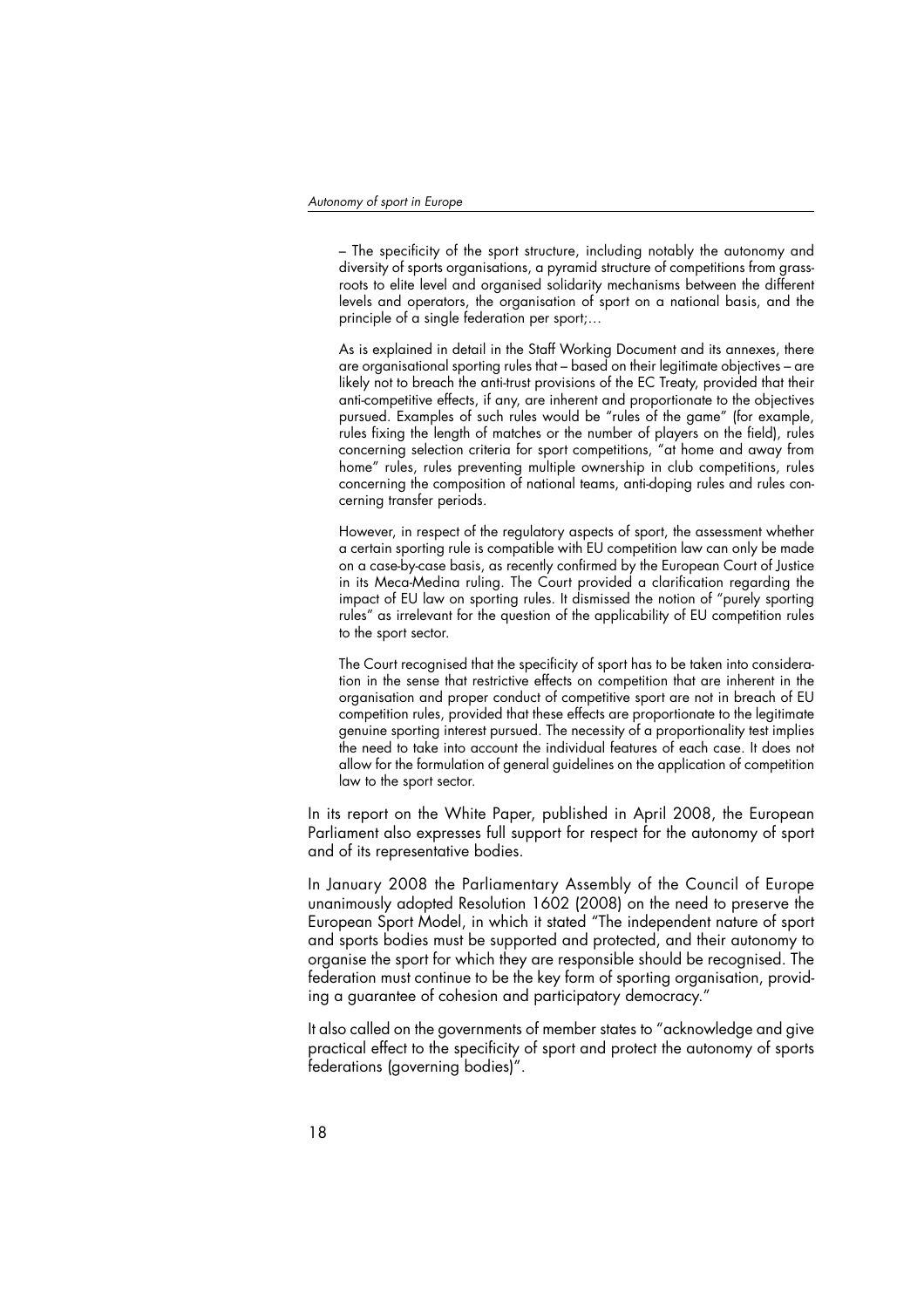In the end, the only recent European intergovernmental instrument that fails to mention the concept of autonomy is the Enlarged Partial Agreement on Sport (EPAS), which was adopted in 2007. The 11th Council of Europe Conference of Ministers responsible for Sport, prepared by the EPAS and held in Athens in December 2008, nonetheless made autonomy one of its key themes, and culminated in the adoption of a resolution emphasising the importance of the autonomy of sports organisations and stating that the proposed definition was useful (see Appendix 2).

National legislation addresses the concept of autonomy in very different ways. As stated in the European Commission White Paper on Sport, "European sport is characterised by a multitude of complex and diverse structures which enjoy different types of legal status and levels of autonomy in Member States." The same applies to the member states of the Council of Europe. It will be seen in the third part of this book that 16 of the 29 countries which replied to the EPAS questionnaire mention the autonomy of the sports movement in their law on sport.

In the context of this report it is not possible to undertake an exhaustive study of status and level of autonomy. Some authors have written entire books on the links between national legislation and sporting rules and regulations. Examples are Jean-Marc Duval (2002) and Frank Latty (2007), who devotes the whole of the second part of his work to the degree of autonomy of lex sportiva within the state framework (pp. 419-618), followed by the international framework (pp. 619-766). In particular he discusses the situation in France, which is quite a special case, since the country's sports federations, while often delegated public authority for their sport, remain under the close supervision of the ministry of sport via the model statutes and numerous legislative measures in force.

The other extreme is represented by countries such as Germany (which has no federal law on sport), whose national sports organisations enjoy a very high degree of autonomy, the federal and Länder governments having delegated policy making in the field of sport to them. Chaker (1999, p. 22) writes that the autonomy of the sports movement is one of the three principles on which implementation of this policy is based, the other two being subsidiarity and partnership between public and sporting authorities.

In general, reference can be made to the surveys on national sports legislation and on good governance in sport commissioned by the Council of Europe (Chaker, 1999 and 2004). The author, André-Noël Chaker, divides the respondent countries into two categories (Chaker, 2004, p. 7):

– Those with non-interventionist sports legislation (Austria, Cyprus, the Czech Republic, Denmark, Finland, Germany, Latvia, Lithuania, the Netherlands, Switzerland, the United Kingdom) where sports organisations can be presumed to enjoy greater autonomy; and